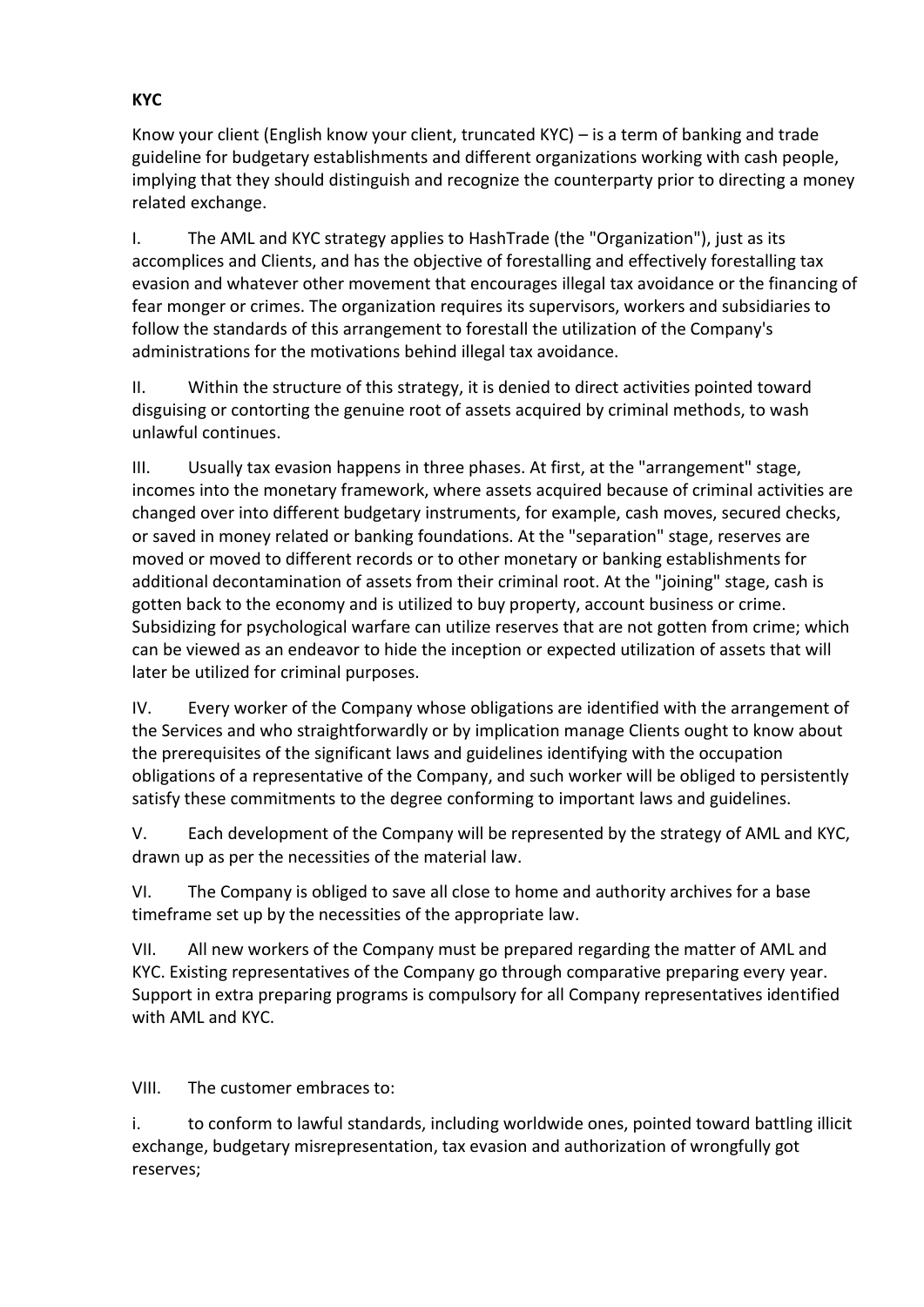ii. exclude immediate or backhanded complicity in illicit money related exercises and some other unlawful activities utilizing the Site.

IX. The Client ensures legitimate birthplace, lawful belonging and the Client's present option to utilize the assets moved by the Client to the Account.

X. In the function of dubious or fake money stores, including the utilization of taken credit cards and/or some other false action (counting any discounts or dropping of installments), the Company maintains all authority to stop the arrangement of administrations and square the Client's record, just as offset any exchanges conveyed by the Client and examine exchanges of questionable nature, because of which the activities are suspended until the idea of the event of assets is found out and examinations.

XI. During the course of the examination, the Company claims all authority to demand from the Client duplicates of the personality card and bank cards used to renew the record, installment, just as different reports affirming the legitimate proprietorship and lawful birthplace of the assets.

XII. The customer is precluded from utilizing the administrations and/or programming for any unlawful or false movement, or for any illicit or deceitful exchange (counting tax evasion) as per the laws of the nation where the customer or organization is found.

XIII. The refusal of the organization to lead dubious exchanges isn't a purpose behind the organization to cause any respectful risk to the customer or other outsiders for inability to satisfy any commitments towards the customer.

To confirm the character of the customer, HashTrade requests to give certain records, as per the worldwide arrangement of money related associations "Know Your Client" (KYC strategy), to forestall instances of extortion. The check methodology at HashTrade is basic and clear. The customer must give a few records to finish the exchanging account check system:

1. Proof of personality:

May be either an ID Card, Driver's License or Passport:

a. In instance of ID Card and Driver's License you have to snap a Photo/Scan of the front and the posterior of the archive.

b. In instance of Passport, open the identification to make the initial two pages noticeable.

2. Proof of home:

Utility Bill: Photo or Scan of Gas Bill, Electricity Bill, Landline Telephone Bill, Internet Bill, and so forth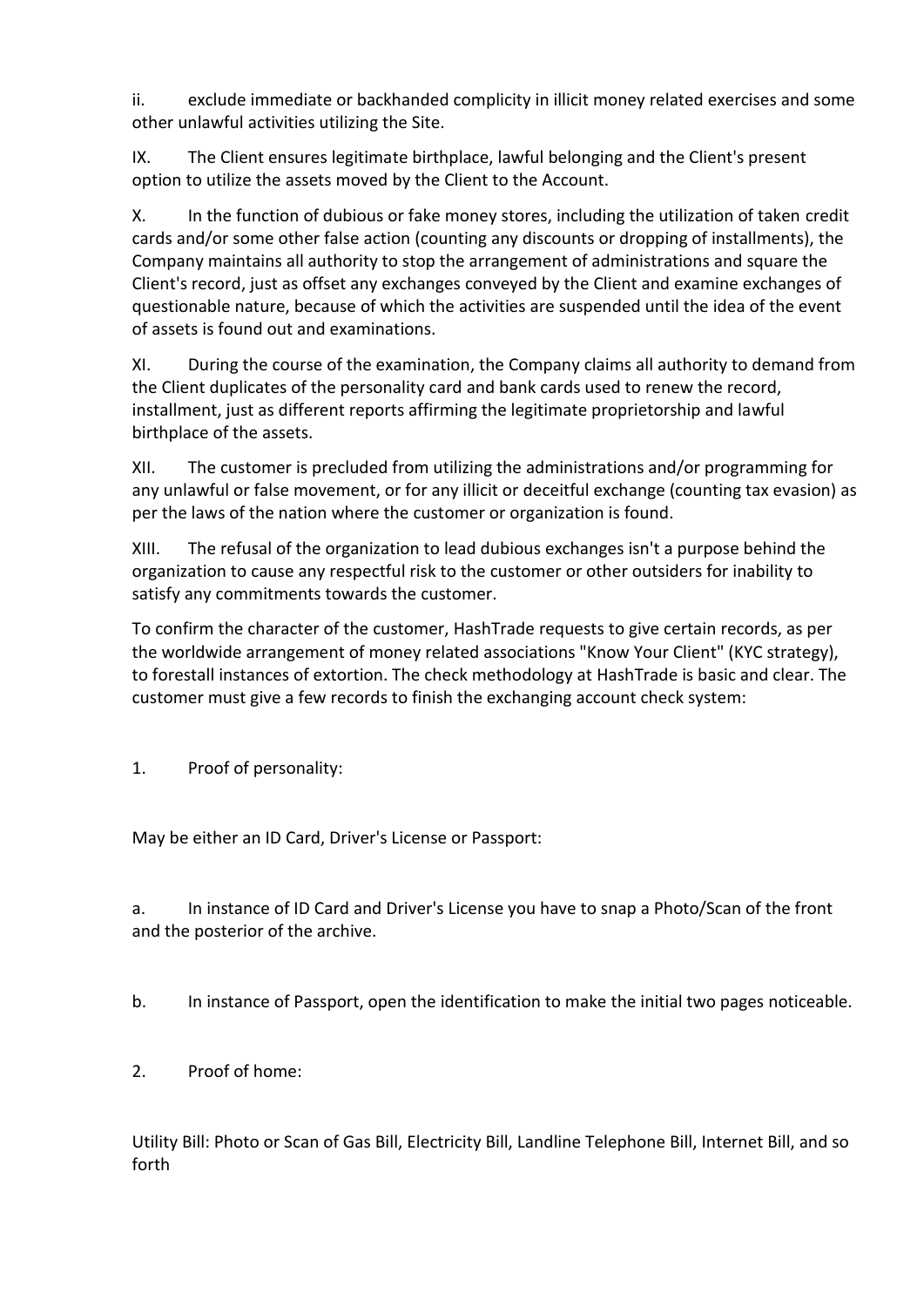a. Credit or Debit Card Bank Statement.

Bill/Bank Statement ought to be given no longer than 3 months preceding the day of the customer's store.

Name must relate with the customer's Registered Trading Account.

The reports ought to be unfurled. For the situation you need to conceal some data, utilize a little bit of paper to cover the zone.

Guarantee that the Image or Scan is Clear and Readable.

3. Copy of Bank (Credit or Debit) Card Corresponding to your Trading Account:

Photograph or Scan of Both Sides:

Front side: First 6 and Last 4 Digits must be obvious, (for example 4123-56xx-xxxx-4567).

Conceal the Middle 6 numbers with a little bit of paper to shroud them for your own security.

a. Back side: The customer ought to guarantee their mark is on the mark strip and to make sure to cover the CVV code (the 3-digit number on the rear of their card).

Guarantee that the Image or Scan is Clear and Readable.

4.D.O. D (Declaration of Deposit)

Joined to the email is a draft of the DOD affirming your store.

We request that the customer sign the DOD and return a Photo or Scanned duplicate of the marked report.

Guarantee that the Image or Scan is Clear and Readable.